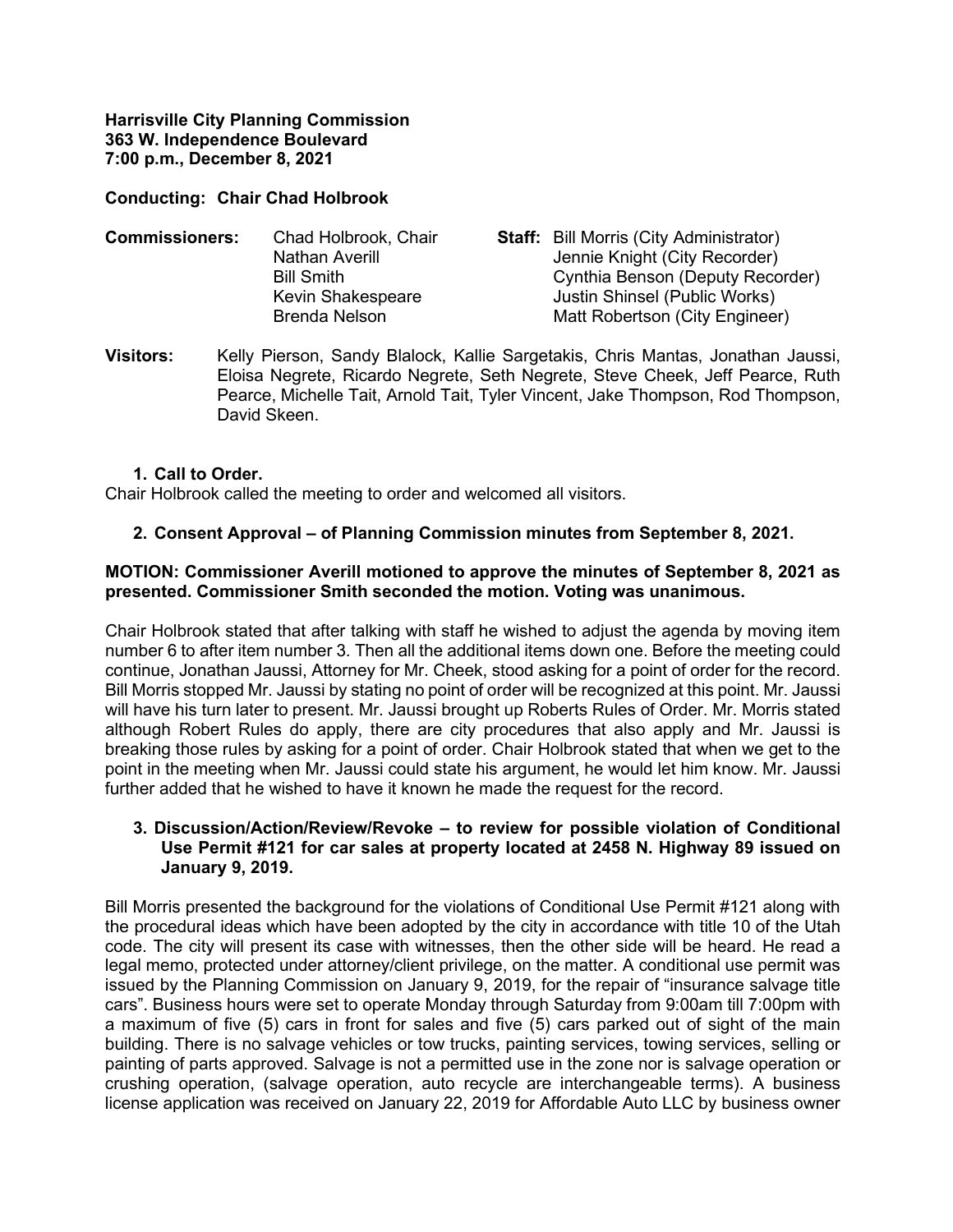David Skeen for "auto dealer". A business license application was received on November 20, 2020 for KDC Global Inc – Planet Auto Utah by business owner Kyndra Cheek for "wholesale/retail auto dealer". This business license application is set to expire on December 31, 2021. In June of 2021, Bill received a verbal complaint from Chris Mantas. Due to the business of the city, short staff, and his own work load, Bill was unable to get to this complaint at that time. He then asked Chris to put it into writing and submit the complaint through the proper procedures. Jeff Pearce also gave a verbal complaint but his complaint was not put into writing. Jeff is present tonight as an interested party since he previously served on the City Council and knows that a salvage yard is not permitted in the code from his time served with the commission.

On June 8, 2021, a complaint was received from Chris Mantas that the business being conducted at 2458 North Highway 89 was an "auto-recycling" not an "auto dealership". The complaint included that there is a crusher and fluid draining equipment onsite. A verbal complaint was made by Jeff Pearce regarding the same. Lieutenant Dennis Moore was asked to investigate, since at that time we did not have a code enforcement officer.

Lt. Moore approached the microphone and introduced himself. He explained at first, he determined the complaint not to be something the city had jurisdiction over; therefore, he forwarded the compliant on to the Department of Motor Vehicles for their input. He was told that Planet Auto does have the appropriate crushing license through the state of Utah. But there is an issue with the land use and that portion falls back onto the city. He knew that in order to run a crushing business they would have to be licensed through the state, which they are. They needed to update their address but otherwise they did have the correct paperwork filed or on its way with the state. There were no problems found with the State.

Knowing he needed more information to decide who had jurisdiction, Lt. Moore went out to the property and took pictures of what he found. One of the pictures he took was of a flatbed truck with a bunch of crushed cars on it. That's how he knew Mr. Cheek was running a crushing operation. He went through the city records and found nothing in regards to this property having a crushing license for salvaged vehicles. Next, he went through the city ordinances to find out if there were any code violations with the help of city staff. He found it is clear that one cannot run a salvage/crushing yard in the city of Harrisville. Based on his findings, he sent a letter with notice to Planet Auto that they were in violation of city ordinances to cease-and-desist operations. The letter is dated September 9, 2021. In the letter, he outlined the details of the violations of their conditional use along with the city land use codes for an auto repair facility.

Lt. Moore was advised there was an appeal filed. He felt he needed a little more detail so he went back out and had a conversation with David Skeen. He told David that if he did have the documentation showing that he was running a legitimate business then he needed to submit all that documentation to the city. The second thing he noticed while he was there, was there was no signage of any kind stating that this property is a dealership. No dealership license number was posted. There were no cars for sale. There is nothing on the property/building to indicate there is anything for sale. Out back there were a bunch of cars lined up ready for crushing and gone through. One of the questions he did ask Mr. Skeen at that time was what happens to all these fluids. He was told that another company comes in and gets the cars ready along with the removal of the fluids. Mr. Skeen assured Lt. Moore that they were doing the proper procedures for keeping the fluids off the ground. Lt. Moore noted this in his report even though that was not why he was there. He did note that they are running a crushing and not a salvage operation where a car is refurbished and placed back on the road. Chair Holbrook asked if he noticed the actual machine, they use to crush the vehicles. Lt. Moore said no, he did not because it was set up behind the building and out of sight. Bill asked how many vehicles were on the property and if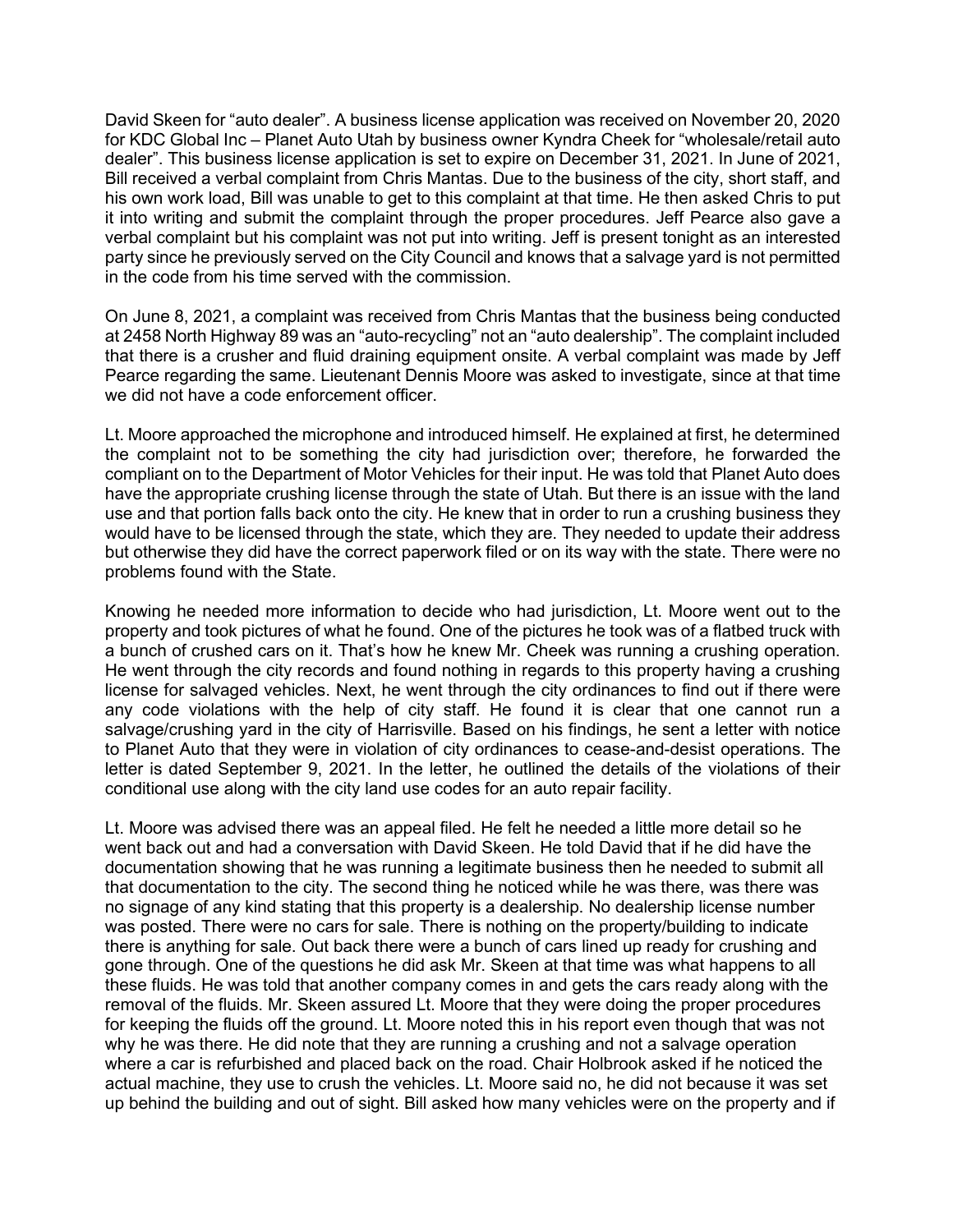there were more than five cars. Lt. Moore said yes there was at least five or more cars on the north side and a whole bunch more on the south side of the property.

Bill reached out to Greg Montgomery, as the city appeal authority, once the appeal was received. During the process to setup the appeal, Greg Montgomery had to recuse himself for personal conflict but suggested the city bring this before Planning Commission for possible revocation of the conditional use permit. He continued by saying it is quite clear that there are more than the allotted vehicles and there are no vehicles for sale. Chris Mantis was invited to state his findings.

Chris Mantis explained that he is president of the Utah Auto Recycling Association and also sits on the governor's board. Mr. Jaussi interrupted the meeting to state he wasn't getting a copy of what was being handed out. He was then given a copy. Chris continued. He further explained what his company does. He is a dealer that deals in auto recycling. He explained that the objective of his group is to make certain that everyone is up to date on their licenses. He is proud of to be an auto recycler. He and his group fight hard to get into the locations that they are at and making certain they are on a conditional use property; which is a process. Recycling is needed and needs to be where it is zoned. All his fellow recyclers are in proper zoning. He stated that what he is showing the Planning Commissioners are the licenses that they have obtained from the city's where they have operations. On the licenses it states they are recyclers. The dealership part of it kind of goes hand and hand. When you purchase the number of vehicles that they do in their business, or when you sell more than 3 cars, you have to have a dealer's license. If you have a crusher, you need a crusher bond, not a crusher license. As the president of the company, he is welcoming to anybody coming into Utah to work with the recycling of vehicles. He thinks it is great when it is done the proper way by going through the city, the planning commission, zoning, etc. He further explained his expertise on auto recycling and salvage and where his locations are. He has been part of this for many years. He explained his thought process is to make certain that everything with the company is done through proper zoning and the proper way. It is the difference between selling Coke versus selling Pepsi. They are two different things. His thoughts and job are to make certain that all his fellow recyclers are following the rules and regulations of the city and other organizations that complete their expectations they are conducting their business in. He stated that Planet Auto filed a lawsuit against him in the district court. He felt it was an intimidation method to prevent him from appearing here tonight and to tell the commissioners the truth. Chris closed by stating that he is there to help the cities and our doors are open but we are hoping to do things the right way and not the wrong.

Chair Holbrook asked how he became aware of the issues with Planet Auto. Chris explained that he was watching where the cars were going. He further explained that he found out through his customers. He also stated that he has seen this owner try to conduct business with the same results in Salt Lake and Ogden. Chair Holbrook asked if he had actually been onsite. Chris answered that he had not been onsite but passed by and could see the crushing equipment. He did not know what they do internally. Chair asked for clarification on how Chris found out exactly and summarized how Chris became aware of the issues on this location. Chair clarified for the commissioners understanding that Chris became aware of the issues through word of mouth and by the substantial number of cars that were being sent to this location. Chris stated that the industry is small. There are about 10 businesses in all that do what he does. When he heard and saw where the cars were going, he knew what was happening. Chair Holbrook asked him if he went to check out the location before making the compliant. Chris confirmed he had. He also did some research by looking at the property and visiting the city code. He said he is trying to protect the integrity of the industry and not just his own business. He further stressed he is very proud of his business and for being a Utah boy. He is welcoming to any wishing to come into the industry. What he wants to make certain is that the businesses are conducting their business properly.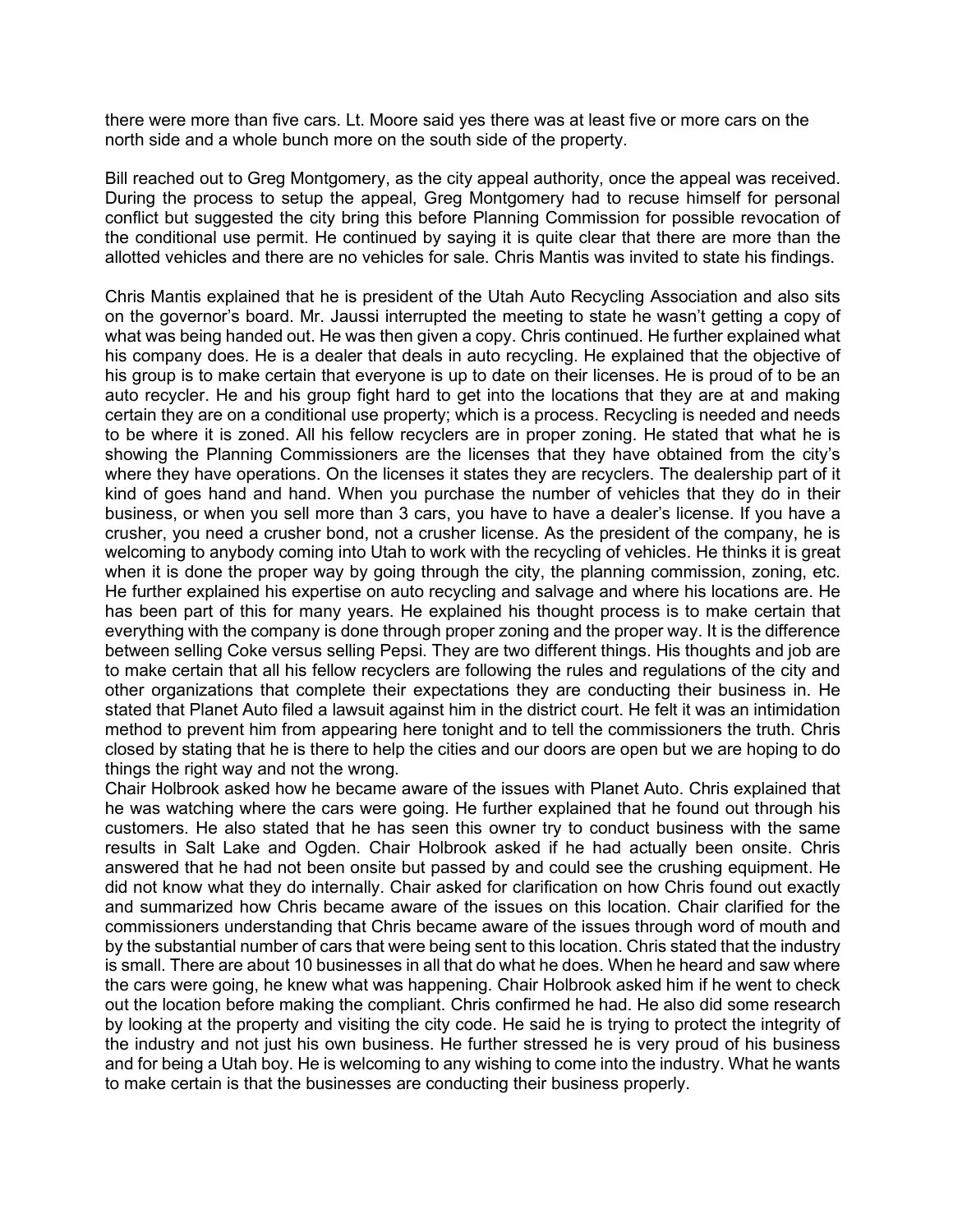Chair Holbrook asked if any commissioners had any further questions before dismissing Chris. Bill added that Chris' investigation was to protect the industry. He further explained that some of the information being heard tonight, he is hearing and the commissioners are hearing for the first time. He also explained that the commissioners received their packet tonight and knew nothing about the situation before coming tonight to the meeting. This was because the information given was due to it being private information and falls within the realm of attorney/client privilege. Everything else has been turned over to Planet Auto via a GRAMA request. The commission was kept in the dark on purpose because of their quasi-judicial capacity. Bill further stressed for the commissioners to keep in mind that the issue is the zoning for the conditional use.

Chair Holbrook invited Jeff Pearce to stand. Mr. Pearce stated he had noticed a crushing company when driving by one day. Then somebody asked him about it. He assumed that they were storing their equipment. Chair Holbrook asked him if he knew who was running this business for clarification. Mr. Pearce said he didn't know who was running the business. Nor did he know if it was one business or two businesses or two dealerships. He continued by saying the first thing in the state of Utah's website on dealers and dismantlers and definitions is that the site location must comply with all local ordinances including zoning for dismantling. When the city ordinance was written, 15 or so years ago, the commission at that time left wrecking yards and such out of the code because of commercial appeal. The state code further states that the principal place of business must not share any common area with another dealer, auction, dismantler, of manufacturer or any business or activity not directly related to motor vehicle commerce. He again stated he was not certain how many dealerships were on the property. Mr. Cheek interjected and verified there was only one. Mr. Pearce then began to look into the ordinances as to wreaking yards and such in the city code. He further explained the city ordinances. He also asked how many businesses were running on the property since it was still unclear at the time. He knew that Mr. Skeen began business there and now the business was running by someone else. Mr. Jaussi interjected and answered the question by stating that Mr. Skeen shut off his business and now it was owned by Mr. Cheek, his client. Mr. Pearce brought up the signage, screening and waste materials, along with environmental issues which were his concerns. He knew from his time on the council that wrecking yards are not permitted and this area where the business is running was designed for retail commercial space to clean up the area. He further stressed that storage units and wrecking yards are not good for business. Chair Holbrook asked for further clarification on how Mr. Pearce found out. He had others asking him about the business and was asked to look into it by them since they thought he was still on the council. Chair Holbrook asked the commissioners if they had any more questions. No one replied. Mr. Pearce further described from what he saw that the vehicles there were not being sold to the public. They were being cut up, crushed, dismantled and sold to a wrecking yard.

Bill explained this was how the matter came to his attention, through these complaints. Lt. Moore then went out and investigated. Jennie Knight displayed the city code to further explain what is permitted and what is not within the land use for this parcel. He said there is no list of allowance for this kind of operation which means it is not permitted. The information of what kind of business being conducted on the site was not presented to the Planning Commission. The city received information stating this was a crushing operation not auto sales. Cars were being smashed on site. The city Land Use Ordinance §11.13 specifically states that this type of operation would have to be on an asphalt, concrete or impervious surface. Under city code §10.11 they would have to have a Storm Water Activity Permit. The commission is given the opportunity to put conditions on something that wasn't divulged and that is what needs to be addressed in the revocation.

Chair Holbrook asked if there was anyone else willing to speak for the revocation. Sandy Blalock spoke up and introduced herself. She is the executive director for the Automotive Recyclers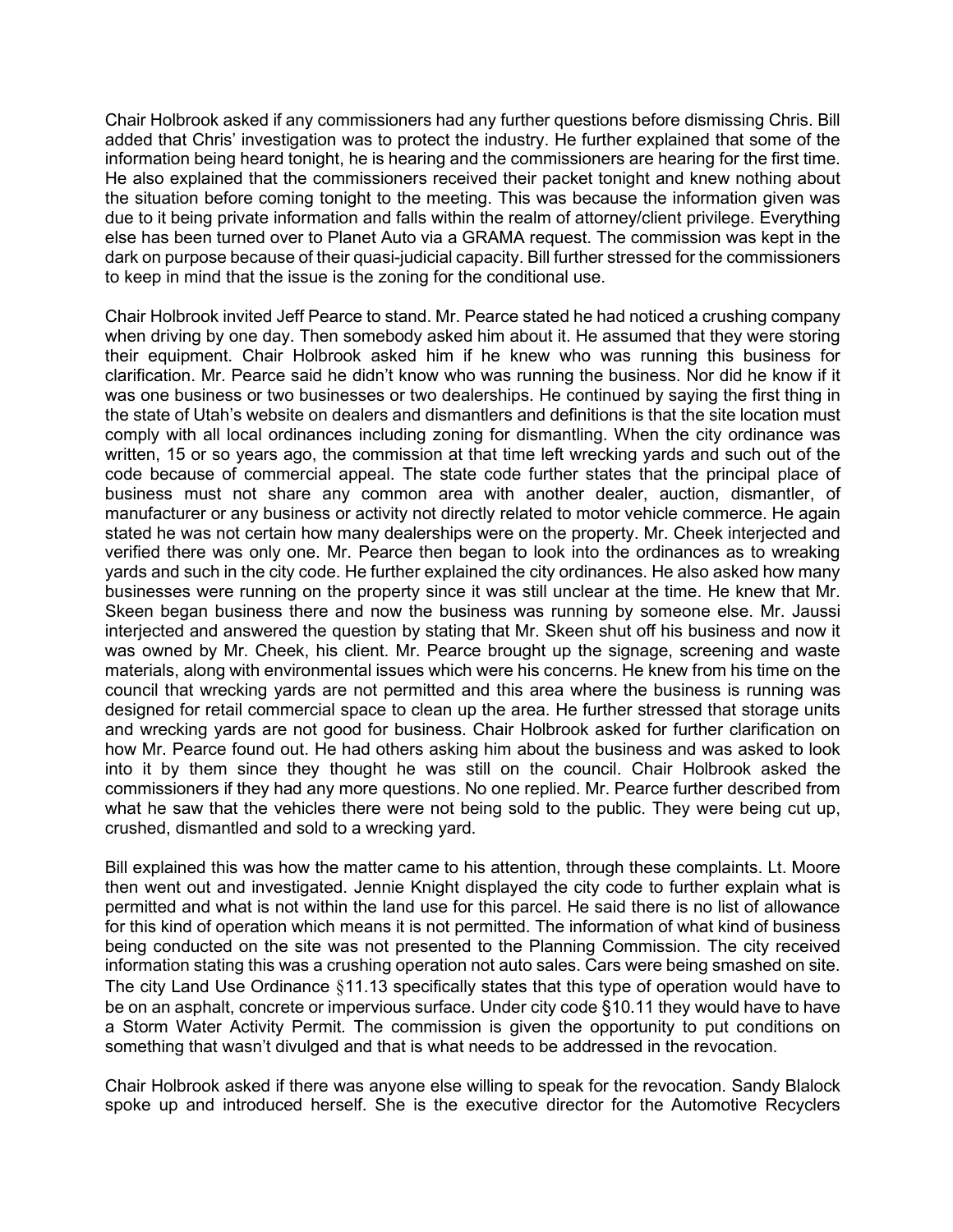Association. She said she is a former recycling company in New Mexico. She works very closely with the those that are professional auto recyclers in Utah. She stated the biggest complaint she receives at the State and the Association is businesses operating under the radar by operating a business under one license but doing something else. She expressed she works with the clients to be a good neighbor and to operate their business within the city code. She stated there are a lot of items involved with the processing of the vehicles. The DEQ manages the process of the vehicles. The Federal government under the clean air act manages the process. They also regulate ground water contamination. She recommended that the commission look into this further.

Chair Holbrook asked for any others on zoom or in the audience that wished to speak for the conditional use permits. No other comments were offered. Bill explained the rules to the commission on what needed to happen next. He presented the city's case. When the other side presents the rule is there is no name calling, no singling out people, no ranting. Two officers are present to help manage the peace.

Chair Holbrook recognized Jonathan Jaussi, the attorney for Mr. Cheek. Chair Holbrook asked him to present along with any others he brought with him tonight. Mr. Jaussi began with explaining that it is a fundamental law and Utah State law that notice has to be given along with a chance to hear the other person's side of the story fairly. Until the whole story is heard no judgment should be given. This is called due process. He wished this body, the commission, to respect the due process for Planet Auto. He attempted to make a point of order which he wanted to elaborate more clearly because the law about the planning commission, that the city council chose, to enact that we follow procedure. He feels that this process is not being followed. He feels that we have stepped pass this law as if it was not there. He read city code §11.02.030 (f) Rules of procedure. Robert's Rules of Order, newly revised, and as adapted by the presiding officer, shall govern all meetings as far as such do not conflict with applicable law. Roberts rules gives the ability to say this is not being done right. Mr. Jaussi patronized Mr. Morris by saying that he was trying to call a point of order to state this fact. He further stated that he has a professional respect for Bill Morris, as a zealous advocate for his city; good on him. He stated that he holds no professional animosity towards anyone that has come to complain and that we need to be civil to each other. He continued by saying the city code puts the duty of the Planning Commission to be both the appeal authority in all instances where it is not designated the land use authority. So essentially it could be the original trial court or the appeal court. The problem he feels with the agenda is it puts the commission on as both, at the same time. He wanted it stated on the record that he wishes to come into compliance. He said the due process is not being executed correctly because by presenting the agenda the way it was presented the process is wrong. He reiterated Bill's words about the city being overly taxed and how hard is it to have hearing after hearing. He stated his client wants to be in compliance. He wants to cooperate with the city. The legal problem, the due process is problematic. He feels that the appeal has been tainted. He feels the speed in which the appeal was pushed through railroaded them and the only thing he has left is to drag this case down to the district court and file a lawsuit making the city more overwhelmed and more over taxed that Mr. Morris already stated it was. He suggested the commission stop, indicating he felt the process is wrong. That is first before getting into the merits of who is right. First thing, what happens in this room needs to be right. The issue he feels they have is they have reached out to this very overtaxed city over and over again. He has personally reached out to Bill Morris to sit down and talk about this. His desire is for staff to talk to him about what the violations actually are so he can work with his client to come into compliance. That is his intention regardless if the city feels it is or not because that is how they make their money. He stated the first thing you do when you have a trial like this you first talk it out, mediate, negotiate to see if the issue can be worked out before taking it this far. He feels this has not happened. He stated that the planning commission has made a mistake of exercising as both the original and appellant jurisdiction simultaneously and tainting the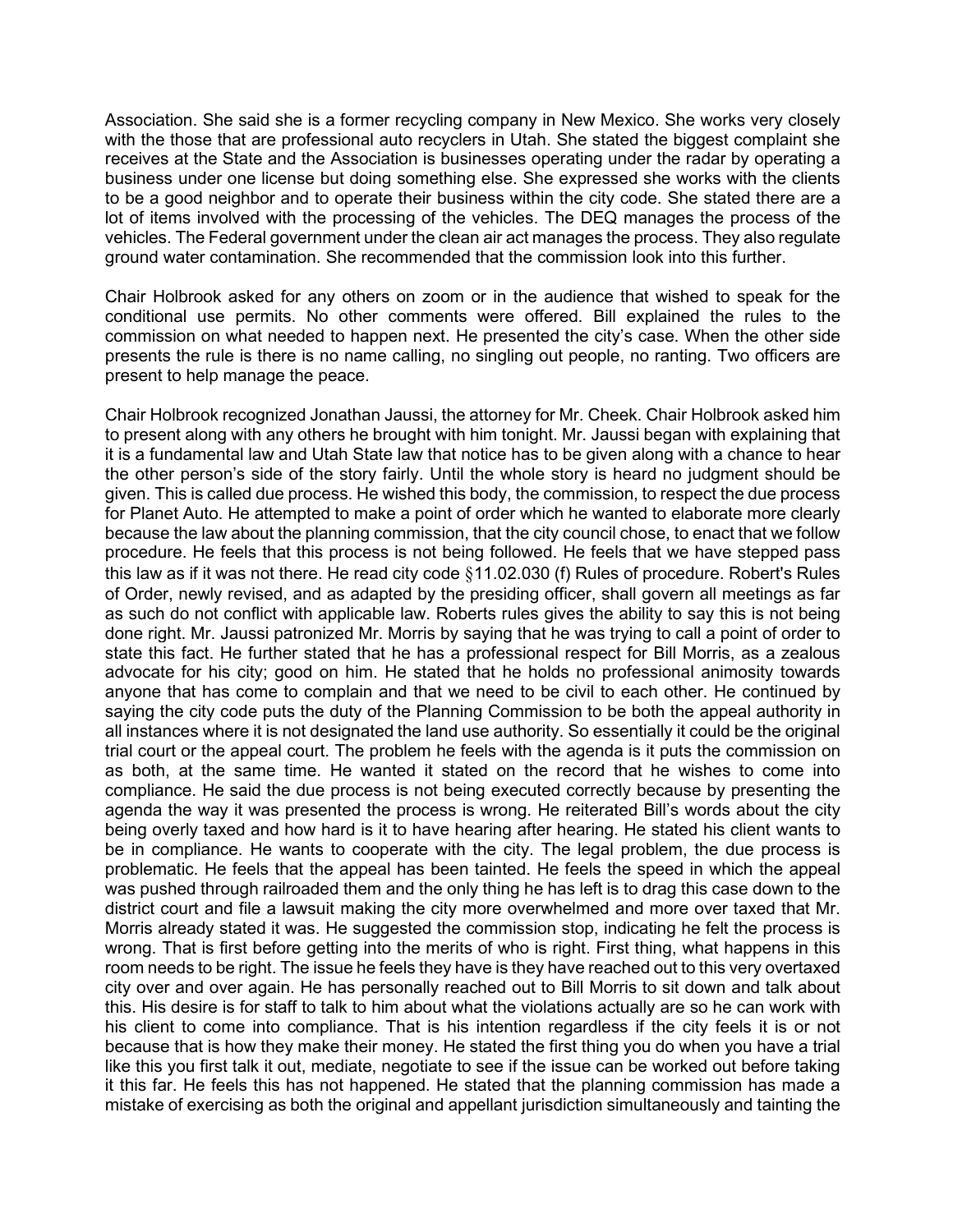appeal as we have. He feels it would be far more appropriate for the commission to ask staff to sit down with Planet Auto and layout exactly what is out of compliance writing down the issues. Mr. Jaussi admitted that he was not clear on which was being discussed at the moment. The appeal or the revocation. He feels those two topics have been smushed together. He feels they cannot be.

Mr. Jaussi asked to approach the bench to hand out a few documents that contained a collection of emails. He wanted to show his sincerity at reaching out to the city to come into their expectations and compliance. He has not been thumbing his nose at the city nor has his client. He stated the emails are from him. The emails are his attempt to contact Bill Morris about the situation. The first email is dated November 5, 2021. He asked to be on a more human level and then stated that if the conditional use permit is revoked today then there are 10 people who will be out of a job in this city with families that rely on it. He hoped the commission would make certain they had all the facts before making that decision. He directed an email dated November 23, 2021 to the commissioner's attention. He said when he received this letter, he was in a state of shock. The letter came to him in the middle of the appeal case making it impossible for him to reach out to the city for answers. He was forced to talk only to the city attorney. He said that he made 2 phone calls and several emails. He said his first contact with the city was the email and a letter that did not reach him until after the holiday. He said he reached out with questions and felt those questions were not answered. He asked for the item #3 to be stricken from the record. He brought up the fact that the appeal was taken before an appeal authority, Mr. Craig Call back on the  $9<sup>th</sup>$  of November. Mr. Jaussi stated that he made his arguments before Mr. Call and felt the process was wrong. He felt that it should be seen before the planning commission for an appeal. Mr. Morris objected at that time. Mr. Call agreed with Mr. Jaussi. Mr. Jaussi now feels that the city has taken away their due process right by tainting the process, by talking about the conditional use discussion, before the commissioners. He reiterated that if he gets backed into the corner, he has to file the lawsuit.

Mr. Jaussi then read the city code  $\S11.18.100$  Revocation - A conditional use permit may be revoked if any of the conditions or terms are violated; however, the person who has rights to the conditional use permit shall first be given an opportunity to show cause before the planning commission why the permit should not be revoked. He claims he received notification two days ago. He stated that like Mr. Morris, the things being said tonight, he is hearing for the first time as well. He stressed that the commission has to give people notice and an opportunity to be heard. He further stressed he never received any documentation about this case prior to today and never received a written notice of being outside of your zoning and the conditional use permit. He requested an alternative dispute resolution. He states he was not given proper notice to appeal. He feels the planning commission should not move forward since it would create an immediate legal issue. He feels this situation is between two competitors vying for the same business dollars and does not feel the city needs to get involved with this issue. Mr. Jaussi stated that the city should not allow itself to be used as a Warhammer between two competing businesses. If the commission does revoke, he feels there is no other course then to file a lawsuit with the courts. He feels this dispute is between two competing businesses and does not feel the city should involve themselves with this issue. He thinks the commissioners have the right to direct the city staff to sit down with these people and have some conversation to explain where they are out of compliance.

Chair Holbrook asked if he would like them to consider where they think you are out of compliance, he hopes that the case will be presented in such a way, as to why it is, since all he has heard tonight is a really good argument about due process but no evidence as to why the conditional use permit should remain.

Mr. Jaussi said it would be illegal for the commission to do the revocation. Mr. Jaussi further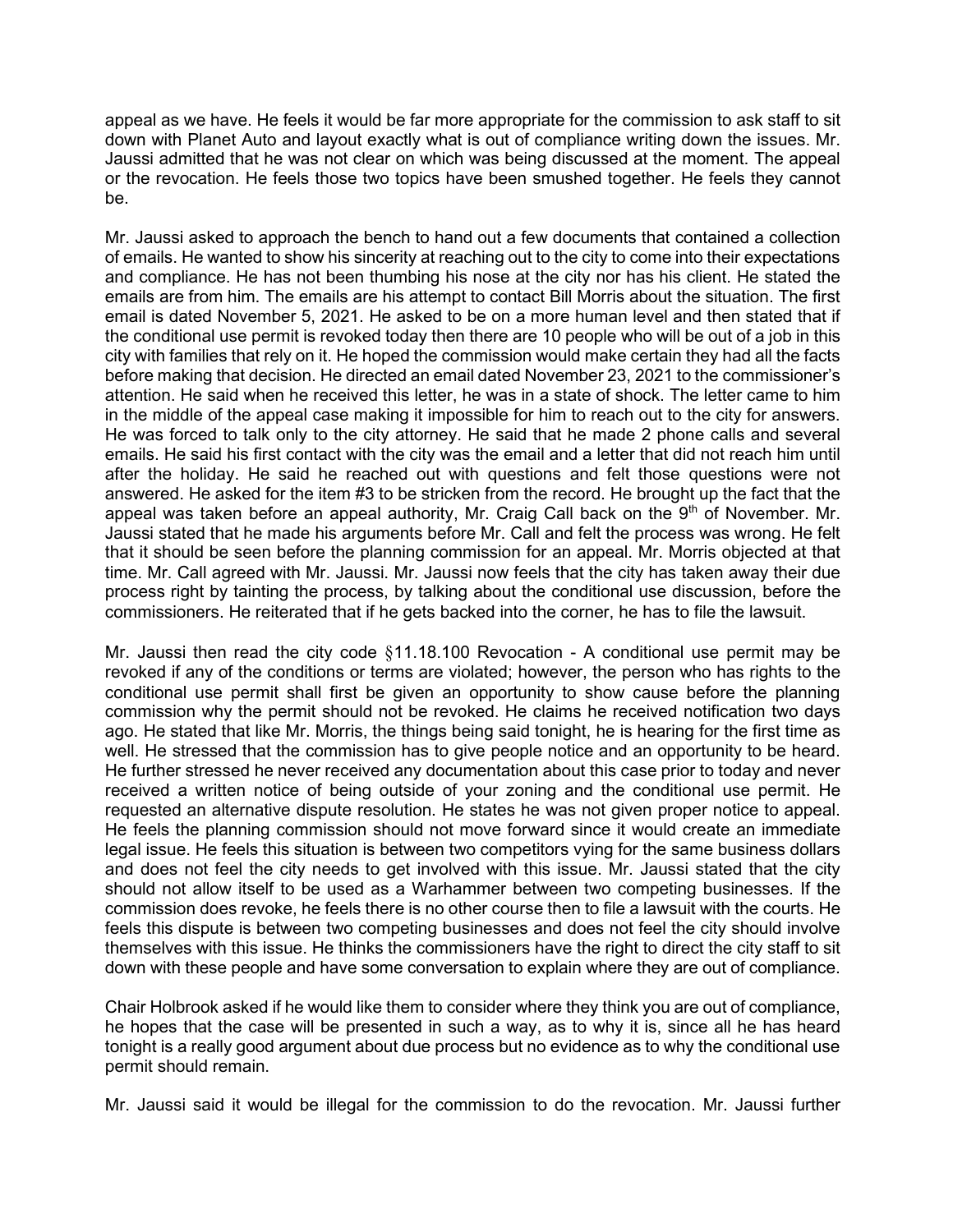explained that he does do as the license states. Sells about 95% of the cars that come into the business. Some of those vehicles are not operable and are not good for anything but to be sold. Some of them have been crushed and have been sent on their way. He stated they have the state licenses for that. He thinks the codes that apply, which are within multiple city codes, but are not clearly defined. The definitions should be defined clearer by the council. He feels until this happens there should be some leeway given until the city council clarifies. He admitted that some of the cars are crushed and taken away. There is nothing taken off of the cars. He admitted cars are drained for transport. They are then taken away to a licensed dealer, Western Metals who is a licensed recycler. He thinks that the city should consider the suspect way the information was brought before the commissioners. He does not think the city should not get involved with the two businesses. He mentioned that David Skeen, the property owner, would testify he has not had any complaints from Planet Auto nor his own business. Until receipt of the letter, he had no idea he was out of compliance with the city. The absolute absence of evidence is evident. His client, Mr. Cheek, flew in from California and would further testify that when Mr. Mantas went to the state to complain.

Mr. Jaussi stated which is the business license his client has through the city, HCVC 11.01.060  $-$ "Automobile sales" means an establishment primarily engaged in the sale or rental of automobiles, non-commercial trucks, motorcycles, motor homes, recreational vehicles of boats, including incidental storage, maintenance, and servicing. Typical uses include new and used car dealerships, motorcycle dealerships, and boat, trailer or recreational vehicle dealerships. He feels that when a code gives suggests that it is expanse. These are the things that are allowed. He claims as evidence that 95% of his business is this "Automobile Sales" primarily engaged in the sale. That is what they do. He stated that he felt he did try to reach out but never had any response from the city because they are far too busy. Since he had received the non-compliance letter, his client has not been crushing cars. Mr. Jaussi asked the business owner the cost of the equipment \$180,000. He would appoint to that as further evidence that his client wishes to come into compliance. He does not feel it is not clear under the license of what is allowed. He feels the commission has been corrupted by a competitor coming in and using it to have a monopoly.

Chair Holbrook asked for Steve Cheek to stand and explain how he was involved. Mr. Cheek said he is co-owner of Planet Auto. He said that he has 9 locations in three states and buys 7,000 cars a month. On this location the only items seen on site are cars they cannot sell. The cars that come into his yard are there for less than 72 hours at high volumes to process. He admitted he does have a crusher. He processes cars at this site. He drains fluids and remove tires, crushes the cars and then sends them to his other locations. He does not sell used parts. We are not a wrecking yard or a dismantler. They are not open to the public. He stated that everything gets sold to another. He said this site is what he considers to be a feeder yard because it feeds all his other sites. He surveys the car, makes a determination if the car has value, and sells it to someone else. If it has no value, it is sold to a recycling yard. Mr. Cheek further stated he is not a metal recycler. He said he is following federal guidelines with all his containment of fluids. This location in Utah was not designed to be anything else than what it is. He buys cars from the state auction that can make money on.

Chair Holbrook asked how he become acquainted with Mr. Skeen. He said Mr. Skeen is the landowner. Mr. Cheek sublet's the property from Mr. Skeen. He applied for the business license through the city of Harrisville and obtained it. He stated he was never required to do anything else. He never knew about the conditional use permit. He obtained, what he thought, were all the licenses through the city and the state. If he were to have a secondary use license/permit, he never was made aware of this fact. Commissioner Averill stated that the property has a conditional use made out through David Skeen's name. Mr. Cheek feels the conditional use doesn't apply to him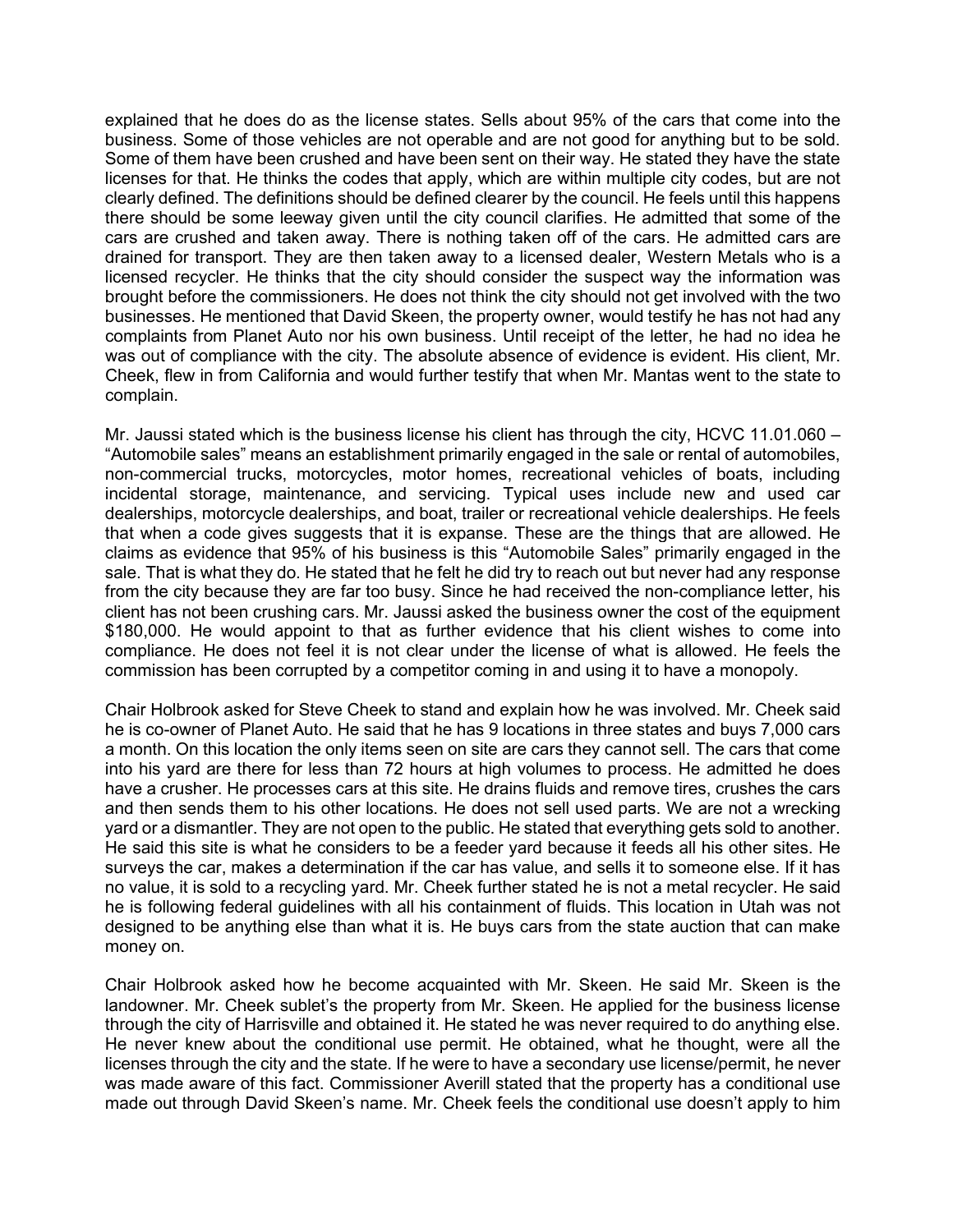since it is not his conditional use permit. Commissioner Averill clarified that the conditional use is assigned to the property not to the business. Mr. Cheek said as a dealer how is he supposed to have only three cars on the lot. He further stated that it does not apply to him and that is the dispute. Commissioner Nelson stated that the conditional use does apply regardless if he feels it does or not, because he is leasing the property from Mr. Skeen. Commissioner Averill further added that one of the issues is that the conditional use applies to the property he is on and is only allowed to have three cars on the lot for sale at a time. If you have more than three cars on the property for sale that is one of the issues. Mr. Cheek asked for the definition of "for sale". Mr. Jaussi interrupted his client and stated that this would be a good thing to have a conversation on with the city. Mr. Cheek continued by stating that he does not have a car immediately for sale until he deems them ready to be sold. He may have 50 cars sitting there but none of them are ready for sale. Mr. Jaussi stated that this kind of makes the point they are trying to make. If the conditional permit needs to be altered to make it work, then let's sit down and discuss that. Commissioner Averill stated that one of the conditions applied to all our conditional uses is no outdoor storage including products for sale. This parcel already has a condition set to be no more than the three cars for sale. Store five and sell three. Mr. Jaussi took over the microphone and stated that the commissioners are looking at documents that he has not ever seen. He has not ever seen the documentation, the conditional use permit. Commissioner Nelson asked if he had seen the permit and showed him the copy. Mr. Jaussi initially said yes but then retracted and said no. He reiterated that he had not even been given notice until Monday that it was even an issue nor has, he seen that the owner of the property was given notice of this. He said that the process is not happening. If the city wishes to slam the door on this, he suspects they will find a way. But if the desire is to bring them into compliance, then the conversation needs to happen.

Commissioner Nelson stated that she does not see Mr. Cheek coming into compliance based off what she heard about the number of cars mentioned. She asked if he could possibly come into compliance with only having ten (10) cars. Mr. Cheek said he would not be able to do that. He further stressed that the conditional use was never supplied to him. Commissioner Nelson said that the conditional use was attached to the land and should have been given as part of the lease. Mr. Cheek said he got a business license from the city to sell vehicles.

David Skeen interrupted the meeting. He stated that the conditional use was pulled for his business which is no longer in operation, Affordable Auto. He stated that he purchased cars, repaired them and sold them on the highway frontage. The state came in and told him he needed to have a dealership license because he was selling more than three (3) cars. Mr. Skeen said that the conditions in the conditional use permit were what he asked for.

Mr. Cheek asked if he was required to obtain a new one in his own business name. Commissioner Averill said yes if you were doing more than the current conditional use allows. The conditional use permit stayed with the property even though the business was no longer in operation. From the city, there was already a conditional use for "Auto Sales" tied to the property. If you were going to have more than what was allowed, then he would have needed to apply for a new permit. Mr. Jaussi stood once more and stated that this is another topic of conversation to have with the city but they have not been given to do so. He added that he keeps coming back to the same topic of what is possible and what is not possible. If it is not possible, it is not possible. Mr. Cheek and Commissioner Averill began to talk but were interrupted by Mr. Jaussi. He again stated that he has not seen the conditional use permit. He said this is how catawampus the process is. He asked to approach and was given permission. Commissioner Averill handed him the copy of the conditional use permit for him to review. He further stated that this matters and in America we do not do this. It is a fundamental issue of fairness where they are trying to dance and answer questions for the first time. He assumes that the city was having a completely different conversation with Mr. Skeen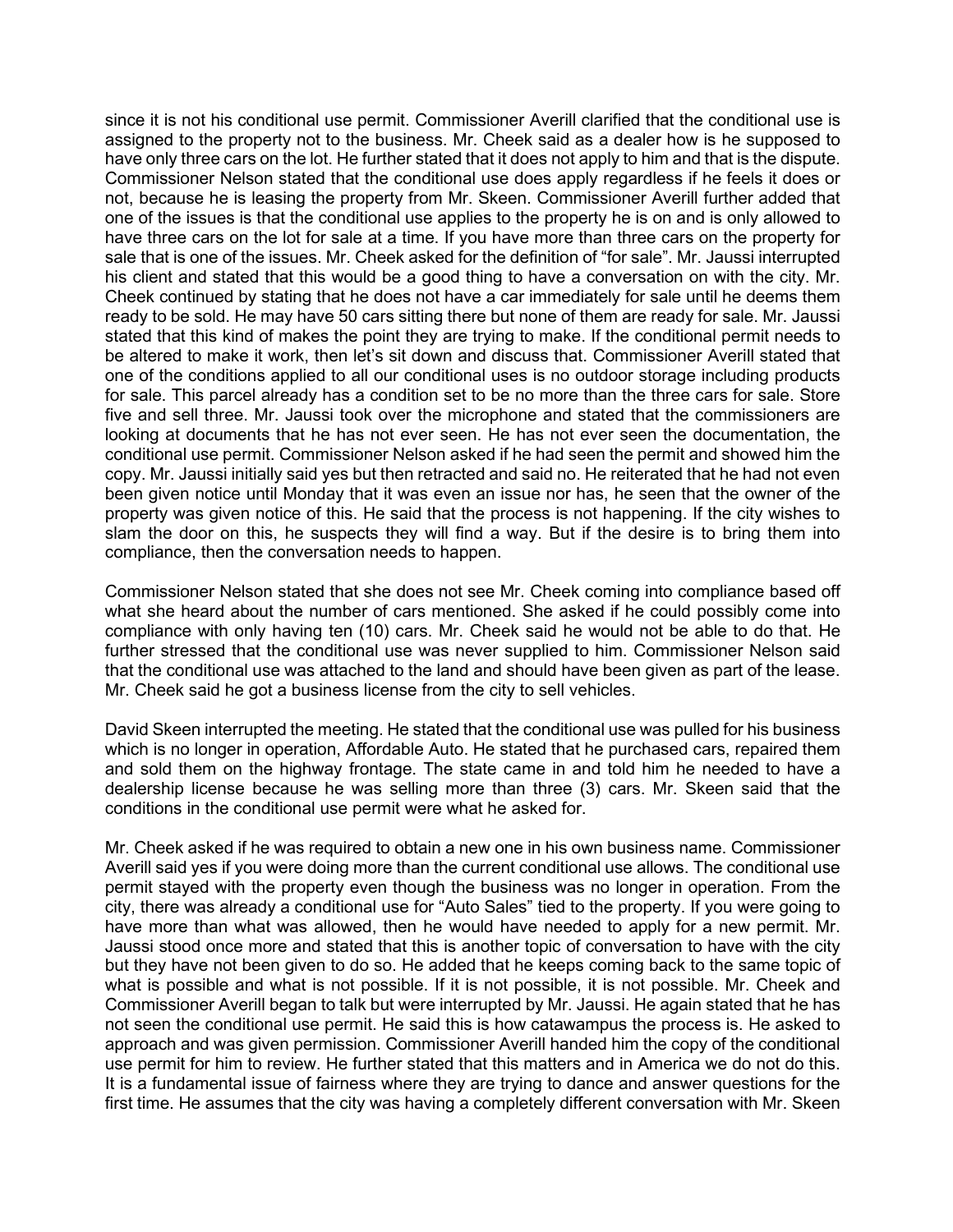and now they need to have a new one which is what he has been saying all along.

Chair Holbrook asked Mr. Skeen if he was still operating within the conditions of his conditional use permit. Mr. Skeen said no. Affordable Auto gave up its license as he was explaining earlier before he was interrupted. He stopped renewing his permit for a salvage license and auto sales license through the DMV. He also added that he has been a landlord for the past 38 years and respects the city very much. He said the officer and city have been very nice. Mr. Cheek further explained that he had not heard one complaint from his neighbors. He has a concern with where the generation of the complaint came from. He said the state has come to the property to review how the process is completed and to do so properly. He stated that Mr. Cheek's team are professional. Mr. Skeen was asked to sit down because he began to single out Mr. Mantas.

Chair Holbrook asked Mr. Jaussi if there were any others that wished to speak. Mr. Jaussi stood and reiterated that there are some legal issues with this situation and how he appreciated Mr. Morris bringing this matter to the commission. He stated that any decision the commission makes now, backs him into a corner and he will have no choice but to file. If he and Mr. Morris cannot come to an agreement, then he will come back. But if we get railroaded here the next stop tomorrow is the court room. He does not want that. He is asking that they not do this today.

Chair Holbrook asked if there was anyone else. No other comments were given. Bill gave his closing remarks. The conditional use is an original decision from the commission. Based on this, the city assumed it was still valued regardless whether or not the property was then leased to another. The business license applied for was for auto sales. No other information was given at that time to indicate any further action, such as a conditional use amendment which was required. If the business was for the auto sales, then the officer would not have been sent out to investigate the complaint nor sent a letter. Mr. Jaussi claims he never saw the letter but the letter is the same letter he appealed to the appeal authority in November. Mr. Jaussi interrupted Bill's remarks to state he never stated that. Bill continued with Council Member Pearce clearly said the legislative intent was to not have a crushing operation, auto recycling, salvage. Bill said he understands Mr. Jaussi's point where there is discrepancy and it is unclear, he would always advise the commissioners to always error on the property owner's side. Residents are not pounding on Mr. Skeen's door. They are coming here to the city. Bill is learning for the first time tonight about the miscommunication between Mr. Skeen and his tenant. We do not have the option to have a full district court where full depositions can be ordered. We are not here to debate the issue of business. We are here tonight to look at the land use code. Due process is a big concern for Planet Auto yet they had the time to file a full lawsuit against the person who filed this complaint and have it served on him. They have had time. However, when trying to settle stuff, having a mediation with Ombudsman is the proper thing to do. Bill assumed Mr. Jaussi was doing this since it was brought up in one of the emails. Mr. Jaussi interjected that Ombudsman is being done. Bill continued with saying that the commission was not informed of Planet Auto doing this hybrid model nor were we notified as a city to let them know what they needed to do. No matter what this is likely to end up in court. He thinks we can sit down and talk to him but by the co-owners own admission the conversation is a non-starter because he stated they would not be able to come into compliance with the rules from the original conditional use permit.

Bill stated Mr. Jaussi just received the documents he requested via GRAMA tonight. To table this item would be in accordance with the due process to give him time to review. Commissioner Averill brought to light a portion of the cease-and-desist letter sent by the officer stating that the owner needed to bring his property into compliance by applying for a new conditional use permit. Mr. Jaussi interrupted the meeting to state that he is trying to do that now but first wants to have a conversation with the city to see what are acceptable perimeters and how far can the code be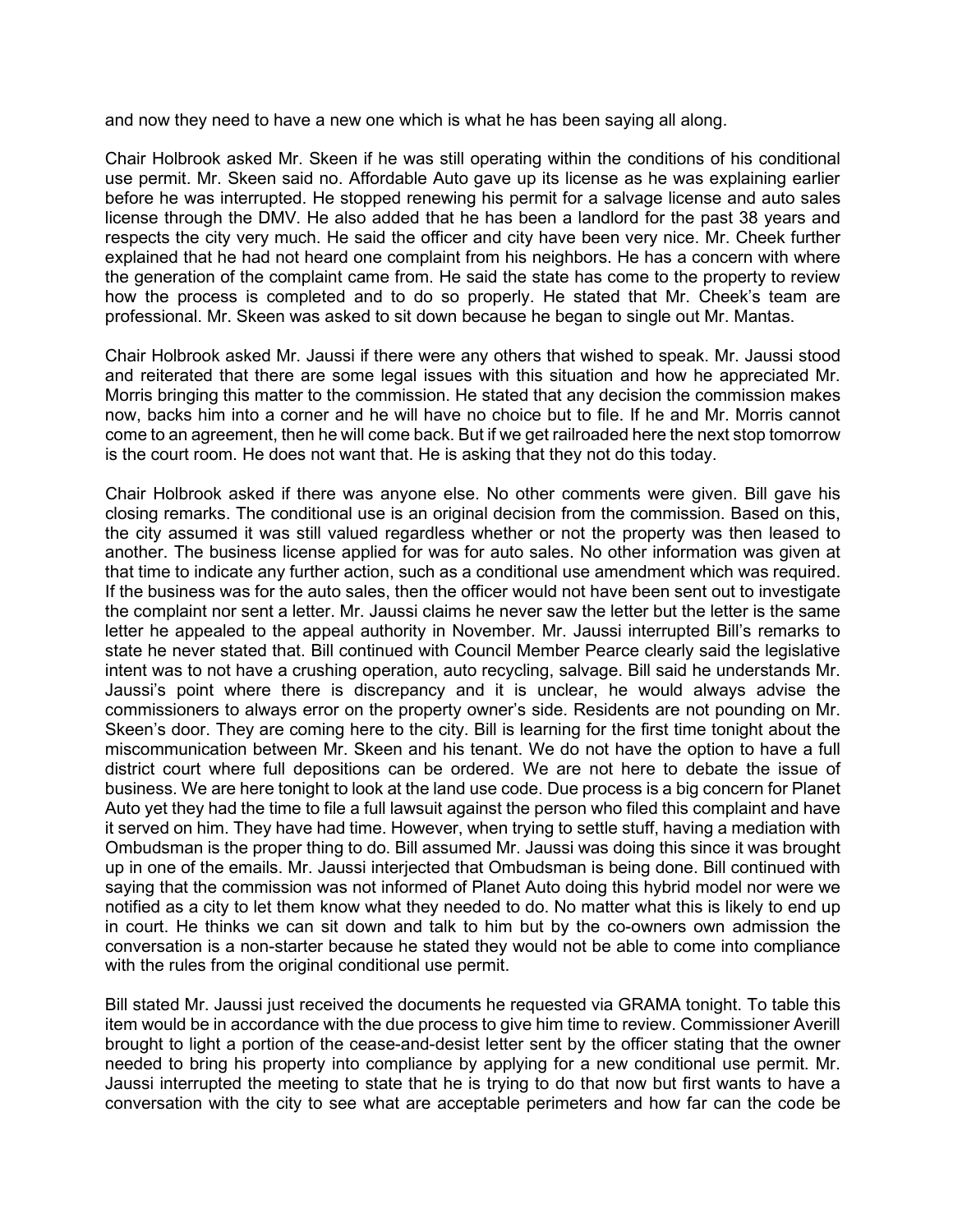moved to accommodate. Commissioner Averill stated that the code has already been moved to the condition of the ten cars.

Discussion occurred of what the commission would do. Table or revoke the conditional use. Bill advised the commission to give them the benefit of the doubt since he was not certain how long Ombudsman was out in deliberating this matter.

### **MOTION: Commissioner Averill motioned to table the appeal to give them time to resolve all these miscommunications and with the understanding they will need to reapply for another conditional use permit in accordance to what the law allows on that property. Commissioner Nelson seconded the motion. Voting was unanimous.**

Chair Holbrook stated that the conditional use discussion was tabled until the city could have the discussion requested by Mr. Jaussi. Bill stated that he would wait to hear from Mr. Jaussi before moving forward. Mr. Jaussi rose interrupting the meeting and stated that he assumed both matters were tabled based on the ruling by the commission. Bill said no and the commission would take up the appeal now. Chair Holbrook moved to item #6. Mr. Jaussi stayed standing.

# **4. Discussion/Action/Recommend – to recommend preliminary approval of The Copperwoods Subdivision a 65-unit mixed-use development located at approximately 1956 North Highway 89.**

Bill explained that this item is for the preliminary subdivision approval. Justin Shinsel stood and explained that he and Matt Robertson have gone through the engineered plans. He further explained that it will come back to them next month for final approval. Jake Thompson stated there is a unit discrepancy. Bill said that can be addressed in final approval. Justin Shinsel explained the remaining steps of the process for the commissioners.

**MOTION: Commissioner Brenda motioned to recommend preliminary subdivision approval of the Copperwoods Subdivision a 65-unit mixed-use development located at approximately 1956 North Highway 89 subject to the conditions of the staff and engineer's memo dated December 2, 2021. Commissioner Shakespeare seconded the motion. All voted aye.**

# **5. Discussion/Action/Recommend – to approve a Conditional Use Permit for a home occupation at property located at 2496 North 500 West.**

Bill explained this is a home occupation and reviewed the city code section 11.18.050 – Conditional use issuance code. The applicant will be doing a tax business. He will have visiting clientele, which is what requires the conditional use. Code 11.10.020 (9) Home occupation, requirements for home occupation were reviewed.

Chair Holbrook asked for Mr. Negrete to approach the microphone. Ricardo Negrete presented his business is for tax preparation and bookkeeping. Although he is not a CPA, he does have an accounting degree from Weber State. He would be completing bookkeeping with various software to perform those duties as his main business. He would be part-time to start. Chair Holbrook asked for specific hours. Mr. Negrete said mostly during tax season. From 9 am to 10 pm by appointment only. This is his current business model. Commissioner Averill told him that he would need to make sure he had no employees and that he had enough parking for his visiting clientele. Bill stated that he is considering the definition of one client could be considered as a couple or married couple. Chair Holbrook asked how long appointments would last. Mr. Negrete said they last about an hour. Commissioner Averill asked about the space dedicated for the office and to make certain it was not more than 25 %. Negrete showed on the map where the clients would be entering the house